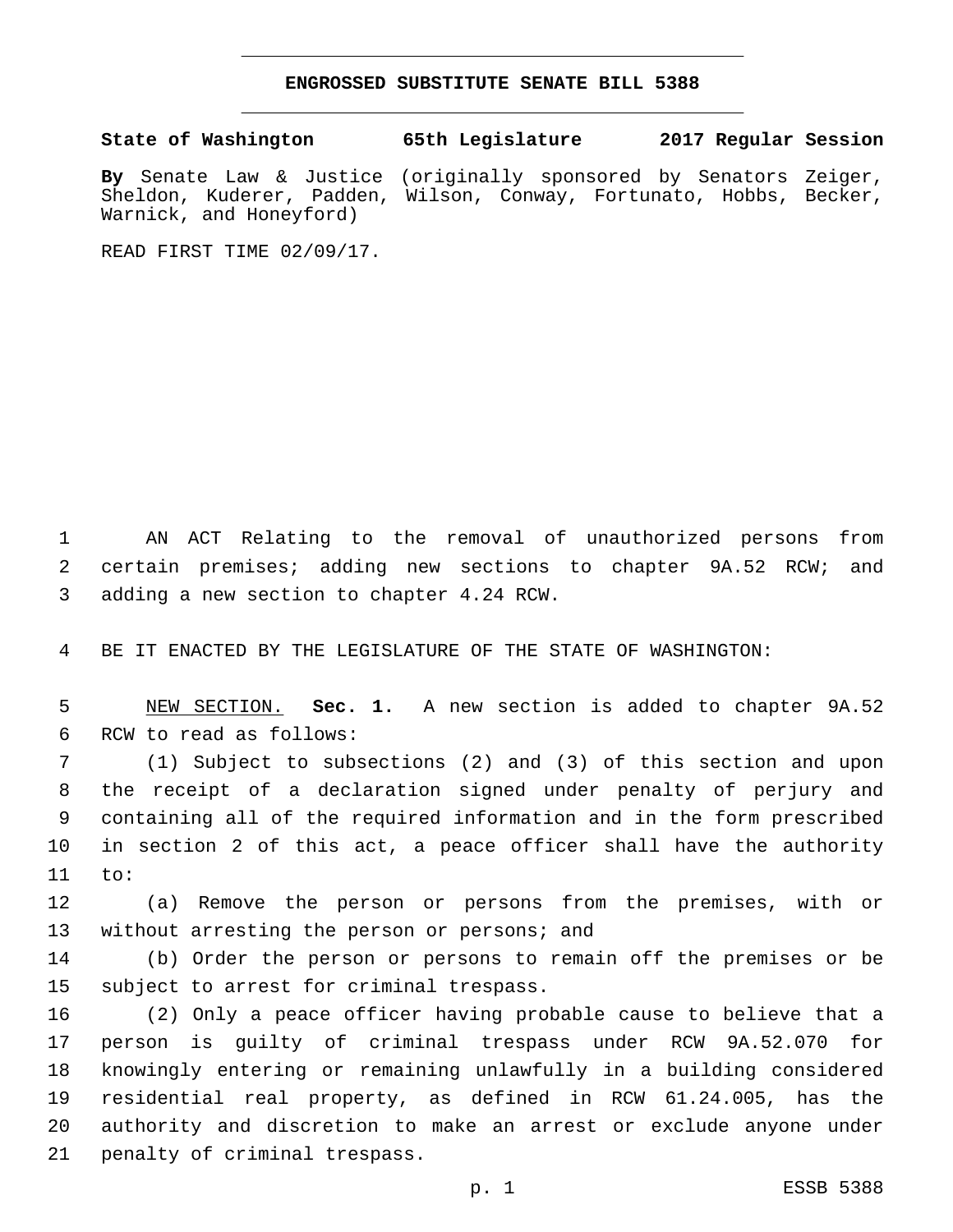(3) While a peace officer can take into account a declaration from the property owner signed under penalty of perjury containing all of the required information and in the form prescribed in section 2 of this act, the peace officer must provide the occupant or occupants with a reasonable opportunity to secure and present any credible evidence provided by the person or persons on the premises, which the peace officer must consider, showing that the person or persons are tenants, legal occupants, or the guests or invitees of 9 tenants or legal occupants.

 (4) Neither the peace officer nor his or her law enforcement agency shall be held liable for actions or omissions made in good 12 faith under this section.

 (5) This section may not be construed to allow a peace officer to remove or exclude an occupant who is entitled to occupy a dwelling unit under a rental agreement or the occupant's guests or invitees.

 NEW SECTION. **Sec. 2.** A new section is added to chapter 9A.52 17 RCW to read as follows:

 The owner of premises, or his or her authorized agent, may initiate the investigation and request the removal of an unauthorized person or persons from the premises by providing to law enforcement a declaration containing all of the following required information and 22 in substantially the following form:

## REQUEST TO REMOVE TRESPASSER(S) FORM

 The undersigned owner, or authorized agent of the owner, of the premises located at .......... hereby represents and declares under 26 the penalty of perjury that (initial each box):

 (1) [ ] The declarant is the owner of the premises or the 28 authorized agent of the owner of the premises;

 (2) [ ] An unauthorized person or persons have entered and are 30 remaining unlawfully on the premises;

 (3) [ ] The person or persons were not authorized to enter or 32 remain;

 (4) [ ] The person or persons are not a tenant or tenants and have not been a tenant or tenants for the last twelve months on that 35 property;

 (5) [ ] The declarant has demanded that the unauthorized person or persons vacate the premises but they have not done so;